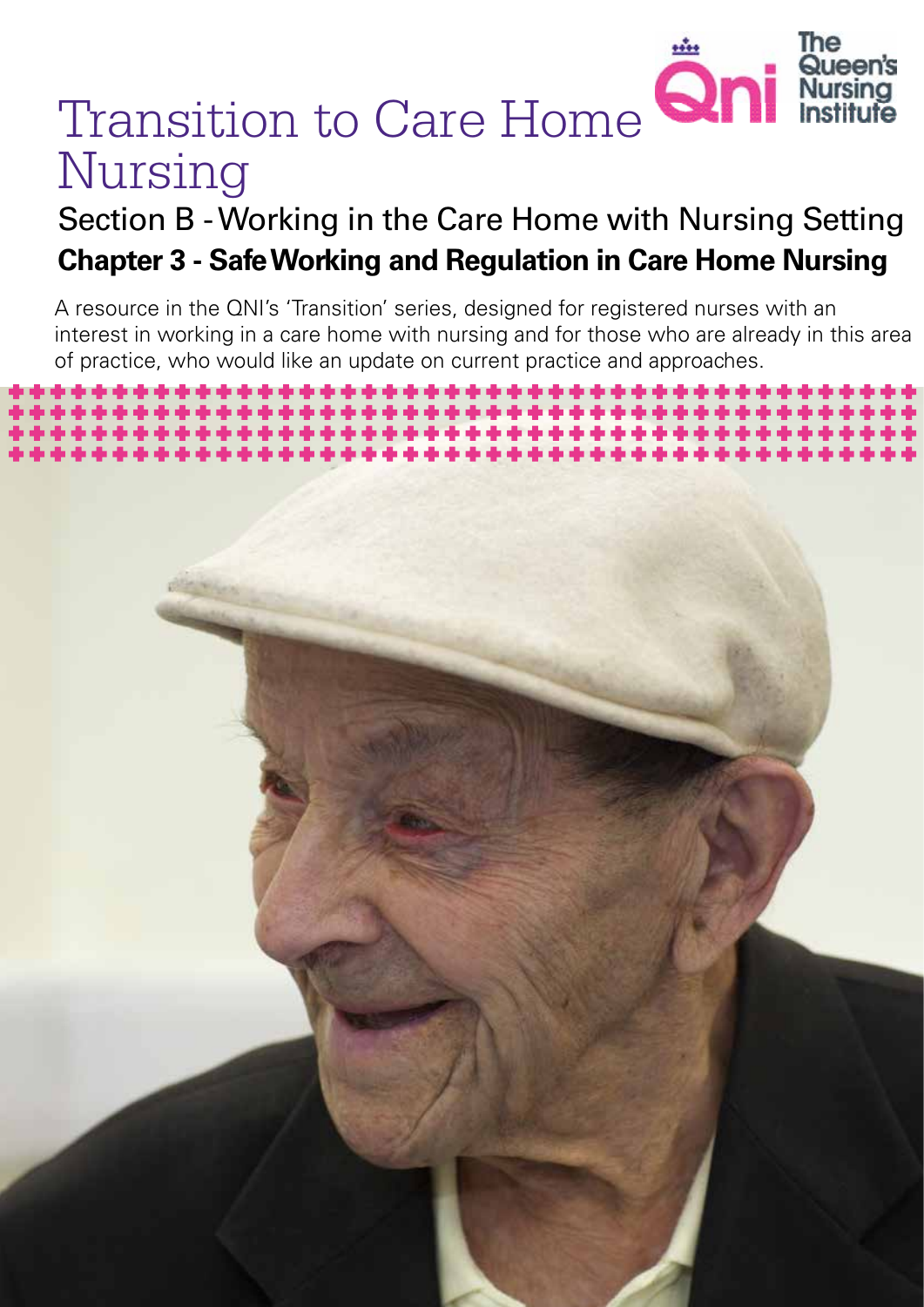### Section B - Working in the Care Home Setting

**Chapter 3 -** Safe Working and Regulation in Care Home Nursing

Completing this chapter will enable you to:

- know more about relevant health and safety standards and legislation
- effectively manage risks to personal and resident safety
- assess the risks presented by your residents and take sensible preventative actions
- have greater awareness of the safe administration and monitoring of medicines
- report any safety incidents
- Understand the role of regulation in the care home setting

#### Safety Standards and Legislation

Managing your own safety and the safety of your colleagues and residents is a key part of nursing practice. There are a set of standards that outline the principles of safe nursing practice and laws that quide health and safety in the workplace.

Preserving safety is one of the four core principles of the NMC Code (2015), the guiding standards for all nurses and midwives. It is vital when caring for residents who are particularly vulnerable, such as people in care homes.

The NMC Code requires that all nurses 'make sure that patient and public safety is protected.' The standard says that as a nurse, you must 'work within the limits of your competence, exercise your professional 'duty of candour' and raise concerns immediately whenever you come across situations that put patients or public safety at risk.'

Some healthcare professionals and organisations are also 'Signed up for Safety' – an NHS England initiative to improve safety. You can sign up to this initiative as an individual too. The 'Sign up to Safety' pledges are:

1. Put safety first. Commit to reduce avoidable harm in the NHS by half and make public our locally developed goals and plans.

2. Continually learn. Make our organisation more resilient to risks, by acting on the feedback from patients and staff and by constantly measuring and monitoring how safe our services are.

3. Be honest. Be transparent with people about our progress to tackle patient safety issues and support staff to be candid with patients and their families if something goes wrong.

4. Collaborate. Take a lead role in supporting local collaborative learning, so that improvements are made across all of the local services that patients use.

5. Be supportive. Help people understand why things go wrong and how to put them right. Give staff the time and support to improve and celebrate progress.

### Manual Handling Operations Regulations

(MHOR) (1992/amended 2002)

Moving and handling are key parts of the nurse's role and ones that you will need to exercise daily in the care home setting. It is still important to be aware of good practice as regards moving equipment and patients, so as to avoid injury. The main principles of the regulations are to avoid hazardous manual handling situations where possible, and assess and reduce the risk of injury from hazardous manual handling where necessary. To learn more, read further guidance on manual handling at work .

#### Control of Substances Hazardous to Health Regulations (COSHH)

COSHH regulations cover substances that are hazardous to health, including chemicals, fumes, dusts, vapours, nanotechnology, and germs including legionnaire's disease. Employers are required to undertake COSHH assessments to look at what activities they do that involve hazardous substances, how they can use harm, and how they could reduce the risk of harm occurring.

#### Mental Capacity Act (2005)

Some residents lack the capacity to make certain decisions due to illness, injury or substance use. Where patients lack the capacity to make decisions, this can present additional risks to health and safety, particularly the risks of personal safety and the risks of harm mentioned above. The Mental Capacity Act (MCA) (2005) was designed to protect the rights of people accessing health and care services. This topic is addressed in more depth in Chapter 7 – Working with Adults at Risk.

#### Considering and managing risks to personal and resident safety

It is acknowledged that working as a nurse comes with its own set of risks, and part of your skillset as a nurse will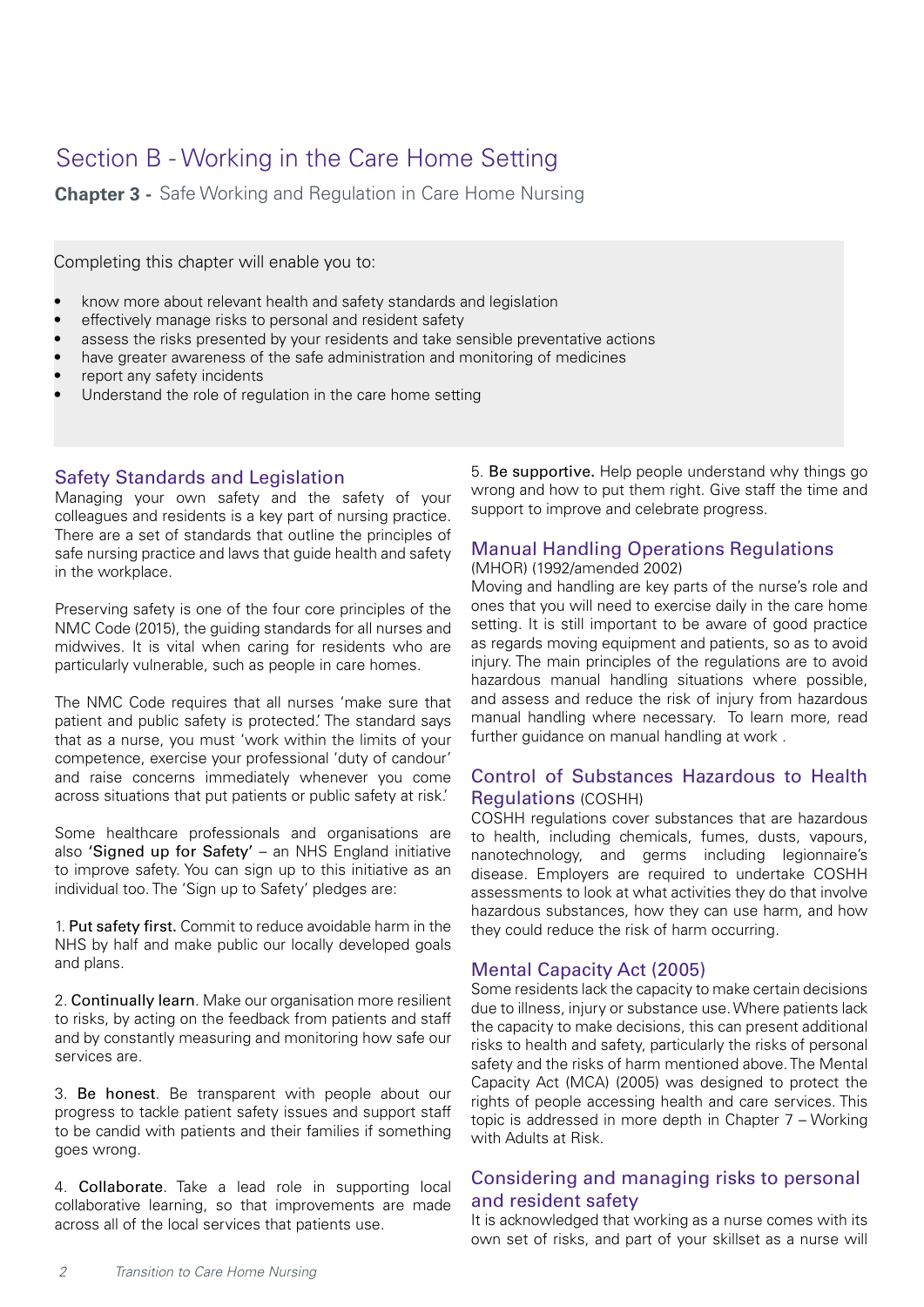be to feel confident in assessing risks to yourself, your colleagues and your residents. As such, it is recommended you attend risk assessment training and regularly reflect on whether these skills need improvement as part of your professional development.

A risk assessment is simply a careful examination of what, in your work, could cause harm to people, so that you can weigh up whether you have taken enough precautions or should do more to prevent harm. Workers and others have a right to be protected from harm caused by a failure to take reasonable control measures. The management of risk is considered one of the fundamental duties of every member of staff and it is your role to familiarise yourself with the risk assessment process.



- Answers the questions in the table below.
- Consider whether you and your team have access to the personal safety. information and tools that you need to fully undertake a risky job.
- Consider whether there is anything else that would help make your role safer.

| Personal/resident safety question                                                                                           | Your answers |
|-----------------------------------------------------------------------------------------------------------------------------|--------------|
| What personal protective equipment<br>do you carry with you?                                                                |              |
| What protective equipment<br>does<br>your employer provide?                                                                 |              |
| Do you have personal alarms or the<br>means to call for help urgently?                                                      |              |
| How do your colleagues<br>know<br>where you are if you need to call for<br>help?                                            |              |
| What emergency equipment do you<br>have and how is it maintained?                                                           |              |
| What would you do in the event of<br>suffering a needle stick injury or body<br>fluid splash in the course of your<br>work? |              |
| What would you do if a resident<br>collapsed and you were on your own?                                                      |              |

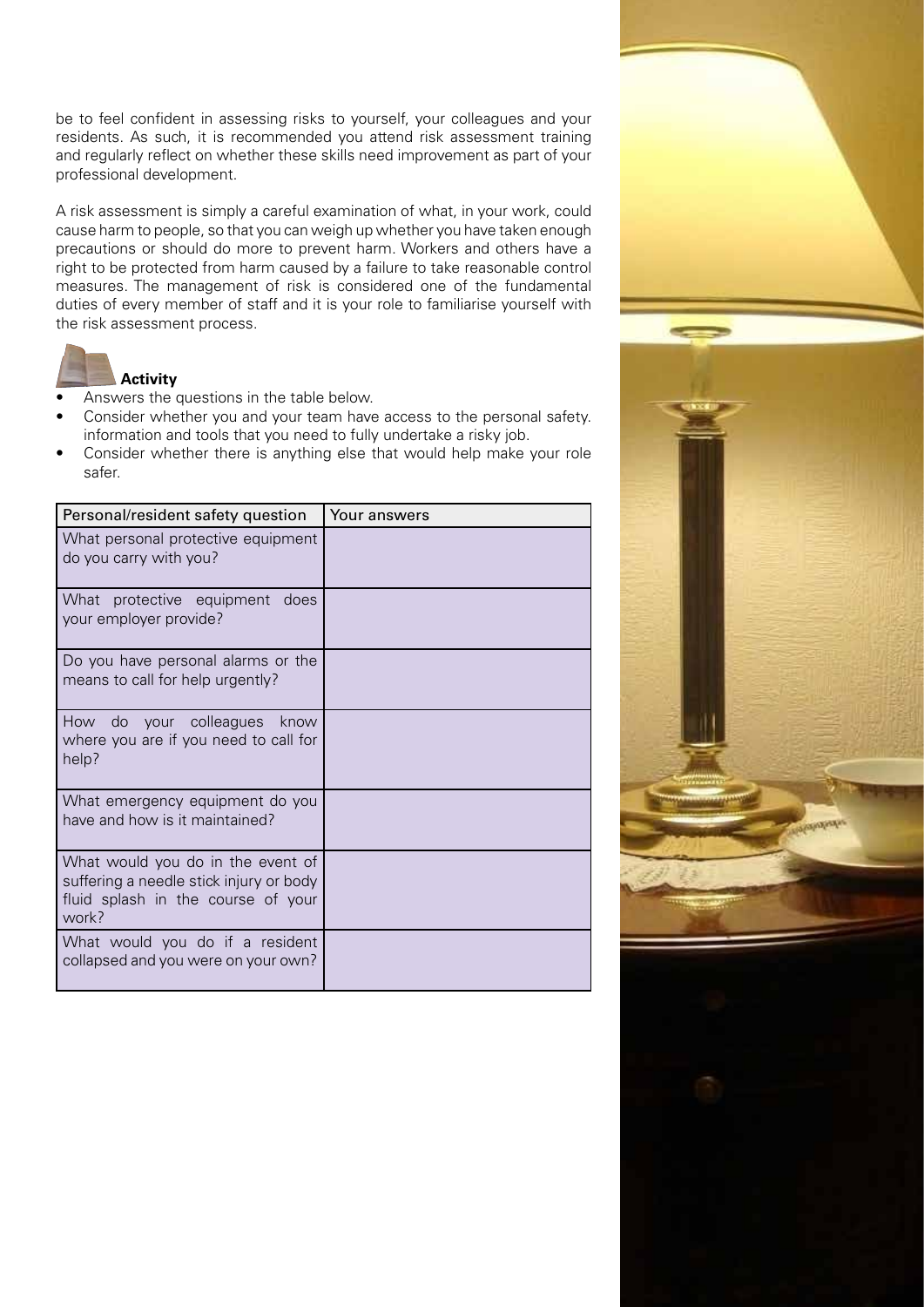$\binom{1}{1}$  You may well be the person who ends up 'doing the rota' – a key task which is both time consuming and anxiety-provoking for many staff members. is both time consuming and anxiety-provoking for many staff members.

#### **Figure 3.1 Some risks in nursing and some means of avoiding, managing and minimising**

The diagrams below show some categories of health and safety risk for care nurses, and some approaches that you can take to manage, minimise or avoid these risks to stop them becoming harmful.



#### Looking after Yourself

In order to practice effectively as a nurse, the NMC (2015) Code gives guidance regarding any indemnity arrangement you may require to practice as a nurse or midwife in the UK: To achieve this, you must (12.1) make sure that you have an appropriate indemnity arrangement in place relevant to your scope of practice. It is advised that you are aware

> of your Trust or organisations policy with regard to indemnity and also the terms

> Working as a care home nurse comes with its own set of risks and here are some statistics related to the physical

> • Musculoskeletal – a quarter of all nurses have at some time taken time

> • Stress - work related stress accounts for over a third of all new incidents of ill

Whilst working in a care home, the rota will be designed to adjust to the needs of the care home and residents, also taking into consideration the stress on the staff team. It is now commonplace for shifts to be based upon a twelvehour day and night shift. There are arguments for and against this shift pattern; on one hand it allows for better continuity of care as the resident gets to have the same nurse on duty for both morning and evening. It may allow for better scheduling of rosters with staff getting more

days off away from the care home.

There is an alternative view around whether twelve-hour shifts allow enough time for proper handover meetings, as there is normally no real overlap of shifts, and also time for staff training and development.

There has always been tension between the complex and varying needs of residents and the availability of staff to meet those needs. As the registered nurse in a care home you may well be the

is both time consuming and anxiety provoking for many staff members. There are various software products to help you, some available online. They will do much of the tedious work for you, but they will not take the big decisions – that's your job.

#### Transfers and the Use of Equipment

Whilst working in a care home, it will be part of your role to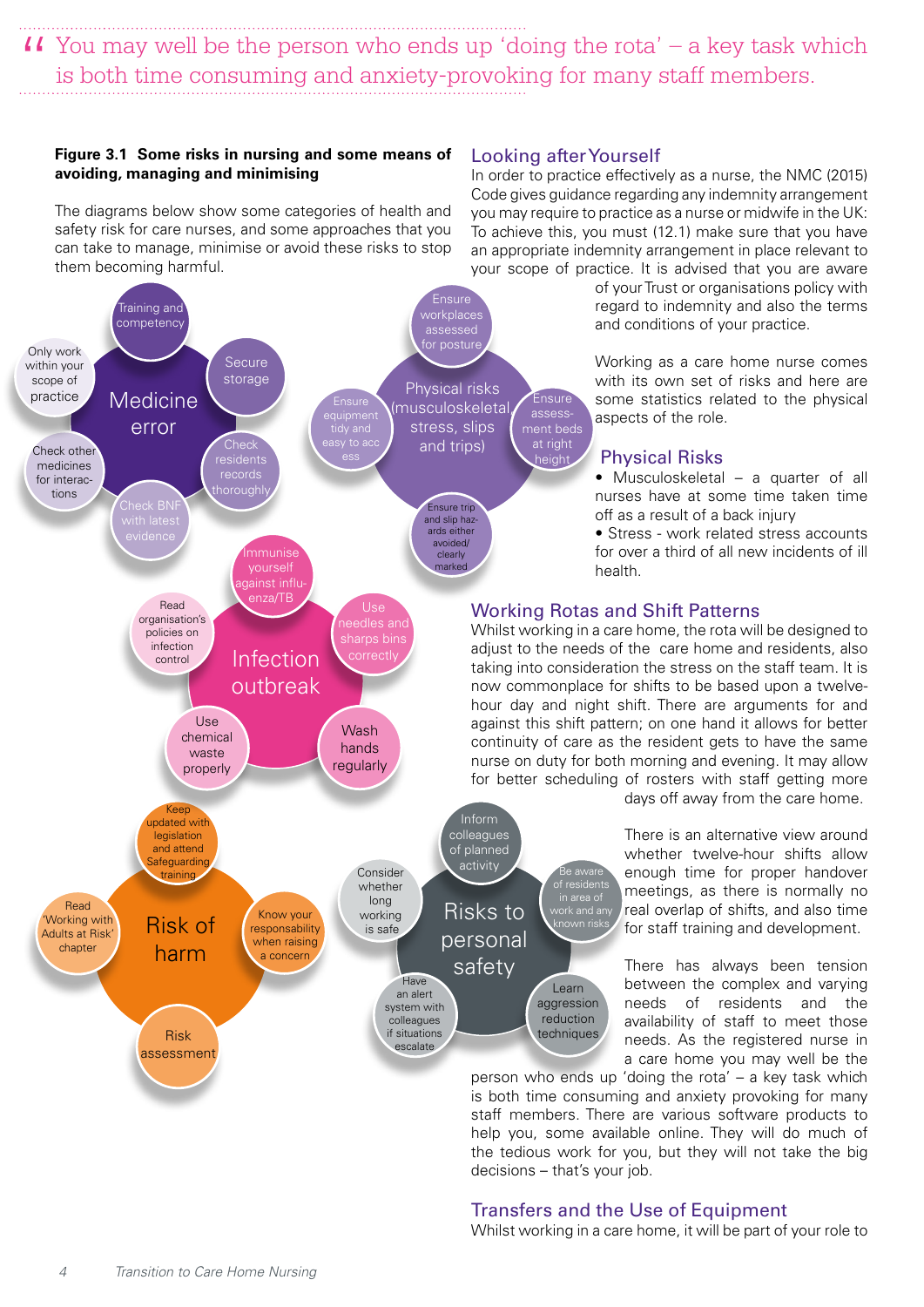ensure that both yourself and the staff you manage are trained in the use of all equipment in relation to residents (Moving and Handling Training). Equipment must be used properly and the care providers trained in its safe use. If a resident is unable to transfer independently, for instance from bed to chair, their needs must be assessed and a proper system put in place. This may be a protocol for two carers to assist or it may involve the use of a board or hoist. If the resident is left to their own devices, or if the assistance or equipment are inadequate, then there is a high risk of injury, and that injury will be caused by a negligent failure on the part of the care home.

#### Avoidable Accidents

Residents in care homes can present with multiple complex needs, so it is no surprise that there is a tendency to accidental injuries from trips, slips, falls, and other incidents. Such incidents are very common amongst people living in care homes. However, there is a distinction between those accidents on the one hand and avoidable injuries on the other.

For instance, an older person at home is very likely to check the temperature of the bath water before getting into it at home. If the job of bathing a vulnerable resident is the responsibility of the care home, they should have assessed the risk of burns and scalds and made sure that there are proper safety precautions in place, namely thermostatic mixing valves on the taps and care workers trained to test the water before bathing a resident. There have been several reported cases of residents being seriously injured or even killed by being bathed in scalding hot bath water.

#### Violence, Aggression or Harassment

Whilst in most situations, residents and their relatives are pleased to have the opportunity to receive care from nurse, in some cases there maybe situations where the resident or relative are unhappy with you or what you represent. Please be mindful of the following:

- The potential for an outburst is a very real one
- Try to avoid vulnerable or volatile situations at all times
- Be aware that relatives can be unpredictable at times
- Have a clear understanding of your organisations policy on Violence, Aggression or Harassment
- Employers must take steps to keep staff safe at all times
- Do not suffer in silence communicate and document any fears you may have to your manager immediately. This may ensure the safety of colleagues or the wider healthcare team so timely reporting is invaluable.

### **Exercise**

As part of your learning for this chapter, it is recommended that you read your Nursing Home or organisations policy on Violence, Aggression or Harassment.

#### Infection Control

In the care home setting, it is important to be aware that some infections have the capacity to spread very swiftly. Infections acquired in care homes may be serious and, in some cases, life threatening. These may worsen underlying medical conditions and adversely affect recovery. Organisms resistant to antibiotics may cause infections and the high media profile they generate may alarm residents, their relatives and carers. It is therefore important that clear information on the standards of infection prevention and control in care homes is available to staff at all times. As a registered nurse you will need familiarise yourself with the organisation specific guidance in which you work to ensure the safety of the residents in your care and also to undertake / initiate any flu vaccination programme. This includes the safe disposal of sharps and needle stick injury procedure, for example.

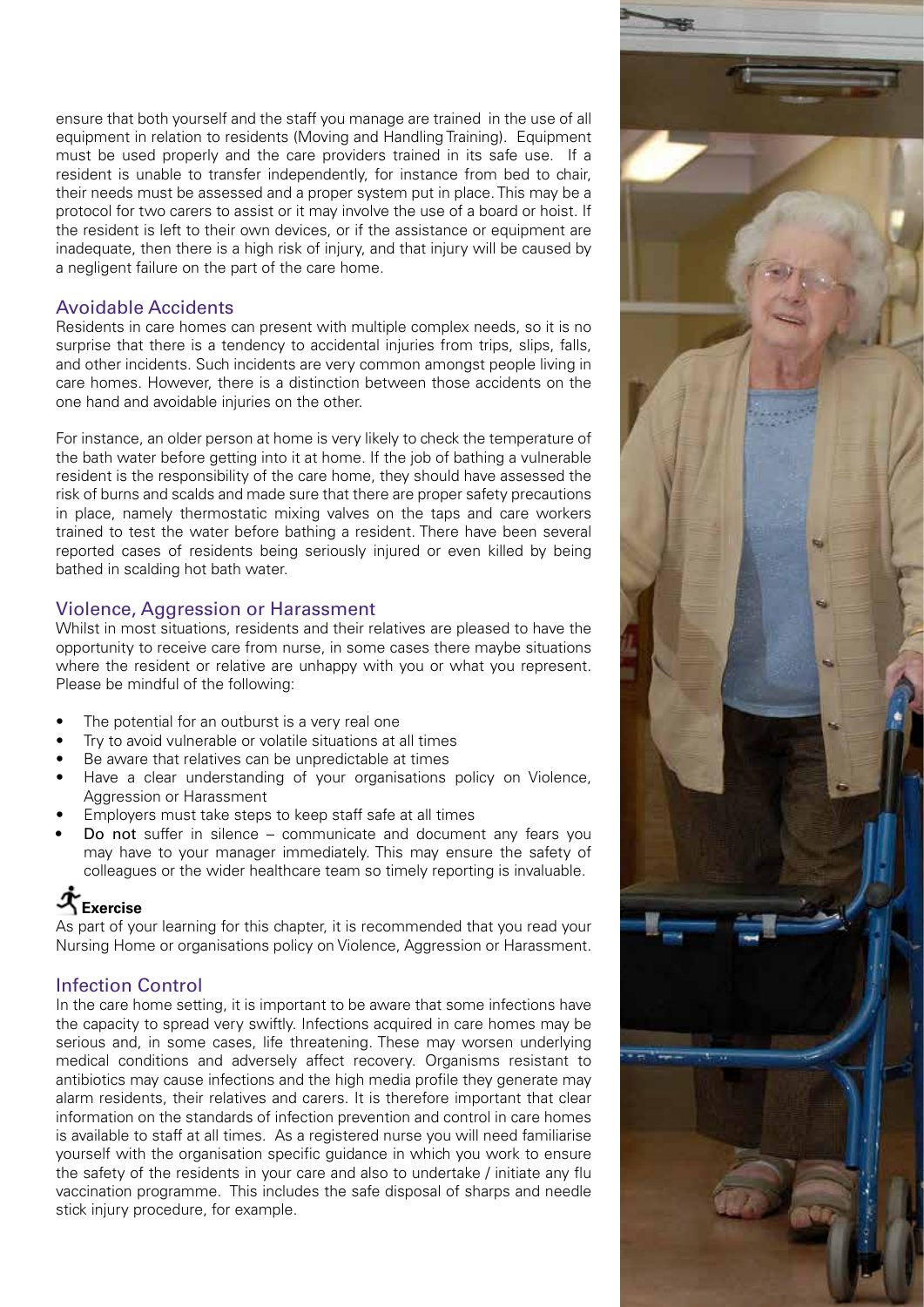# II Medication rounds can be seen as time-consuming, institutional and a potential source of 'high risk' and cross-infection. potential source of 'high risk' and cross-infection.

# **Exercise**

As part of your learning for this Chapter it is recommended that you read your organisation's policy on Infection Control. Also visit: www.hse. gov.uk/biosafety/about.htm to read about infections at work. DH (2013) Prevention and Control of infection in care homes – an information resource Health protection Agency

https://www.gov.uk/government/uploads/system/uploads/ attachment\_data/file/214929/Care-home-resource-18- February-2013.pdf



Think about your own day-to-day nursing practice

- 1. Have you ever felt at risk?
- 2. What made you feel this way?
- 3. What did you do and why?
- 4. Have you ever performed a risk assessment?

#### Medicines Management

The way in which medications are administered and managed can be different in the care home setting and it is about you becoming familiar with the differences. Typically care home residents take several different drugs, increasing the risk of drug interactions and serious side effects. One of the most common medication errors is continuing medication that is no longer required (Furniss et al 2000).

Whilst the same rules apply in terms of the safe administering and monitoring medicines, more emphasis is placed upon other factors such as risk, storage and disposal of drugs. It is questioned whether a pharmacist, who can prescribe, might be the best person to monitor more closely medications in care homes. Primary care or community pharmacists work in the primary care setting and may have a role working with care homes. They can be an invaluable source of information when trying to understand drug interactions, pharmacology and prescribing regimes.

The medication round performed by the registered nurse is, in the main, still standard practice in the majority of care homes. Medication rounds can be seen as timeconsuming, institutional and a potential source of 'high risk' and cross-infection. It can take the registered nurse away from prime tasks of giving leadership, support and guidance to staff. There are other ways of managing medication more safely, efficiently and more personcentred and individual.

In most homes, medication could be kept locked with the record in a cabinet in residents' own rooms, so those who are able can manage their own medication as they would have done at home can do so, and those who can't manage can have it done for them by trained staff. It is hoped that most residents will manage with varying levels of support – which is all part of their regularly updated care plan.

#### **Ode to the Drug Round**

*'The loneliness of the long-distance drug round*

*Yes, the handover is finished and the staff team have dispersed to help the residents get on with their day. As the only qualified on duty, it is your role to wrestle with the drugs trolley and run the gauntlet doing the medication round.* 

*Lock it up, chain it up, unlock it – a dozen times* 

*Squinting to read the medication charts, decipher illegible handwriting.*

*You have developed an innate ability to get into blister packs, safety bottle tops, measuring spoonfuls and administering ear drops, eye drops and can smother creams from top to bottom*

*Lock it up, chain it up, unlock it – a dozen times* 

*As you travel round there's, a query here and a query there- you stop once, twice. Distraction and interruption is part and parcel of the medicines round* 

*Inhalers, injections, suppositories (hand washing) syringe drivers and pumps – don't want to be late* 

*Lock it up, chain it up, unlock it – a dozen times* 

*Hand hygiene is difficult to maintain – the sinks are at the other end of the ward*

*Lock it up, chain it up, unlock it – a dozen times – then start all over again!!!*

*Maybe it's time to abolish the medication round.'*

by Sharon Aldridge-Bent

Care home providers should have a care home medicines policy that includes written processes for:

- Sharing information about a resident's medicines, including when they transfer between care settings. Consideration should be given to; training requirements, the definition of responsibilities, overcoming communication problems and monitoring compliance to compliance.
- Ensuring that records are accurate and up to date. The policy should cover the recording of information in the resident's care plan, medicines administration record, correspondence, and messages about medicines. It should take into consideration information required for the transfer of care even when the resident is away from the home for a short time.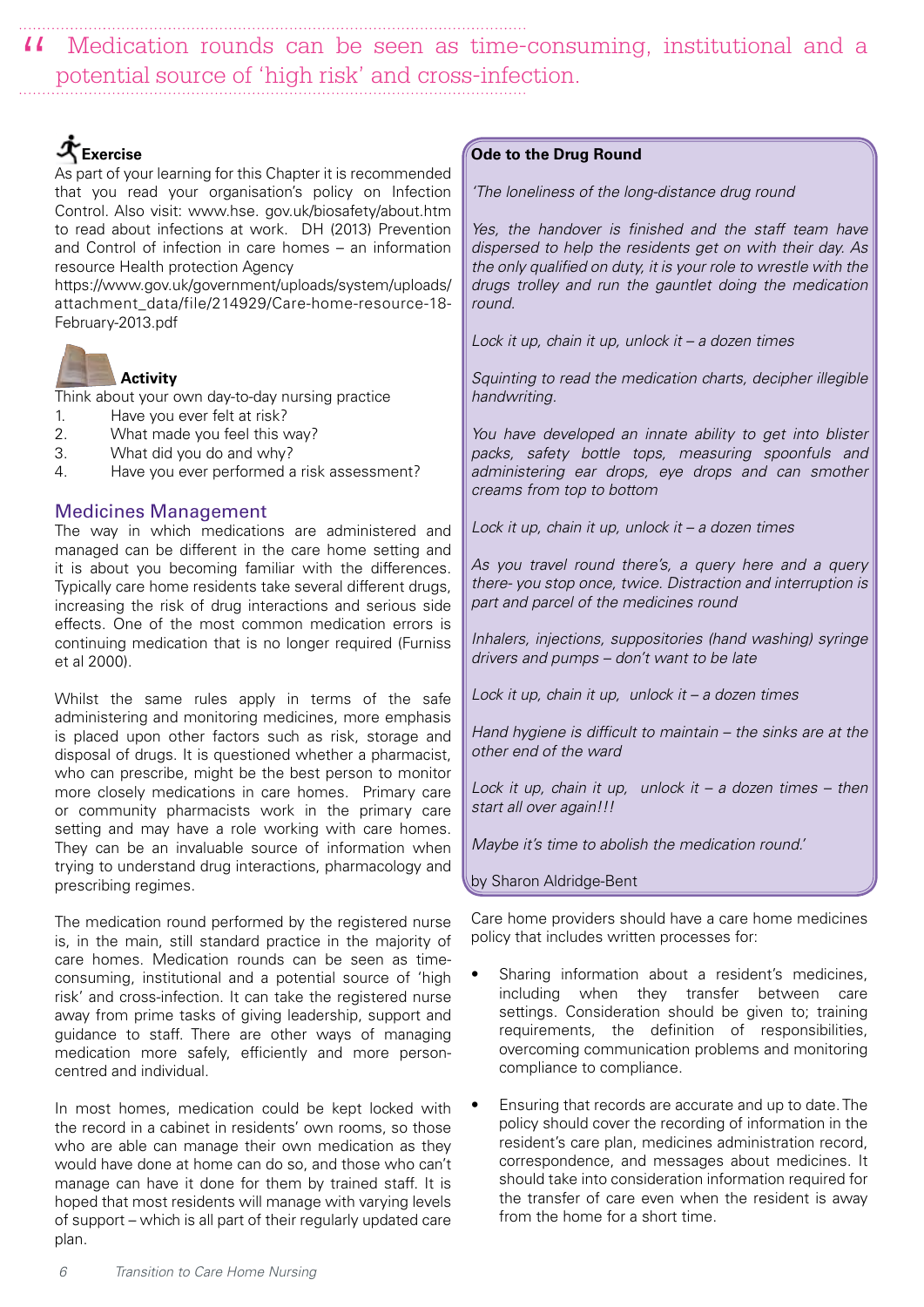- Identifying, reporting and reviewing medicines-related problems, including a process for recording and reporting all suspected adverse effects from medicines, medicines-related safety incidents, including all 'near misses' and incidents that do not cause any harm. The policy should cover how incidents will be reported to the resident, their family and carers, how incidents will be investigated and how the results and any lessons learnt will be shared, both with the staff of the care home and more widely.
- Keeping residents safe (safeguarding), how to identify incidents and concerns, who to notify and training needed by care home staff.
- Accurately listing a resident's medicines (medicines reconciliation), including who to involve, responsibilities and training needs.
- Reviewing medicines (medication review) identifying need and documenting the agreed frequency of planned multidisciplinary medication review.
- Ordering medicines defining a safe, timely process, which ensures the maintenance of adequate stock of medicines whilst avoiding waste.
- Receiving, storing and disposing of medicines responsibilities including necessary record keeping, who care home staff should obtain advice from and how to dispose of medicines. Determining the best system for supplying medicines (original packs or monitored dosage systems) for each resident, based on the resident's health and care needs and the aim of maintaining the resident's independence wherever possible.
- Helping residents to look after and take their medicines themselves (selfadministration) including when and how to carry out an individual risk assessment to find out how much support some resident needs to carry on taking and looking after their medicines themselves.
- Care home staff administering medicines to residents, including staff training and competence requirements. The policy should give practical consideration of, for example, how to record medicines administration (including medicines administered by visiting health professionals or when there is a separate administration record), how to administer specific medicines such as patches, creams, inhalers, eye drops and liquids. What to do if the resident is having a meal or is asleep, how to record and report a resident's refusal to take a medicine. How to manage medicines that are prescribed 'when required' or have a variable dose. How to record and report administration errors and reactions to medicines.
- Care home staff giving medicines to residents without their knowledge (covert administration) considering the legal context including how to undertake an assessment of the resident's mental capacity, how and when to hold a best interest meeting recording proposals and assigning an appropriate review schedule.
- Care home staff giving non-prescription and over-the-counter products to residents (homely remedies), if appropriate. Specifying a process for managing and administering non-prescription medicines and other overthe-counter-products (homely remedies) for treating minor ailments.

### **Exercise**

Part of your learning for this section is to read the Medication Policy document for your organisation and make comparisons with the above guidance

#### Medications Management Resources

Supporting self-administration of medication in the care home setting

• https://www.prescqipp.info/resources/send/321-care-homes-self-

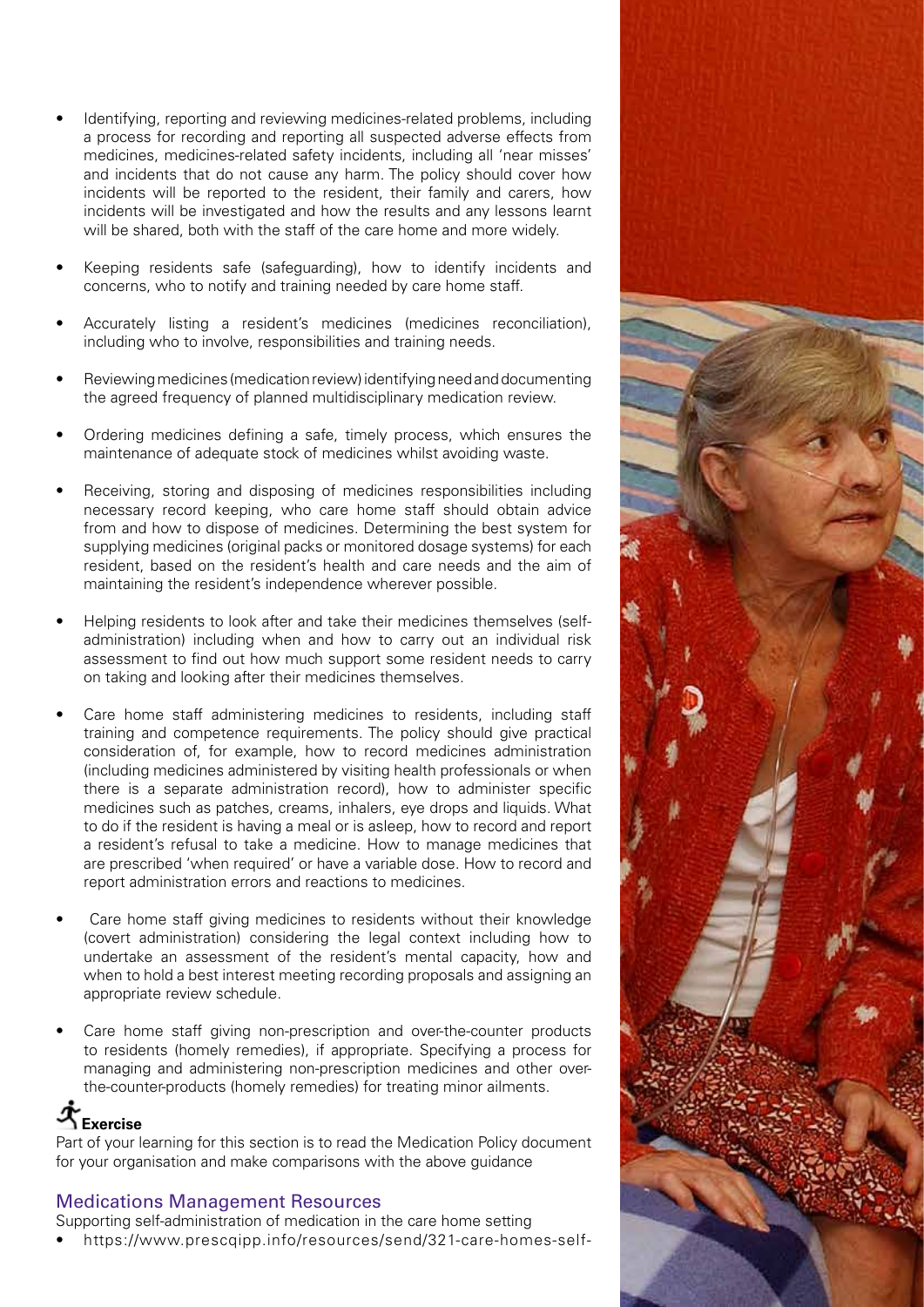# II Medication rounds can be seen as time-consuming, institutional and a potential source of 'high risk' and cross-infection. potential source of 'high risk' and cross-infection.

administration/2901-bulletin-143-care-homes-selfadministration

- DH (2016) Administration of Medicines in Care Homes ( with nursing) for older people by care assistants – Evidence based guidance for Care Home Providers
- Downloads/Administration%20of%20medicin-e%20 by%20care%20assistants.pdf
- Centre for Policy on Ageing-Revised (2012) Managing and Administering medication in Care Homes for Older People - A report for the project: 'Working together to develop practical solutions: an integrated approach to medication in care homes'.
- DH (2013) Prevention and Control of infection in care homes – an information resource Health protection Agency
- Furniss L, Burns A, Craig SKL, Scobie S, Cooke J, Faragher B (2000) Effects of a pharmacist's medication review in nursing homes: randomised controlled trial
- British Journal of Psychiatry 176 (6) 563-567
- National Care Forum (2017) http://www. nationalcareforum.org.uk/medsafetyresources.asp

#### Duty to Report Incidents

It is your professional duty to act to act without delay if you believe that there is a risk to a residents' safety or public protection: NMC (2015).

#### **Safe Working Activity**

Think about your own day-to-day practice

- When have you felt at risk?
- Have you ever performed a risk assessment?
- A risk assessment is simply a careful examination of what, in your work, could cause harm to people, so that you can weigh up whether you have taken enough precautions or should do more to prevent harm. Workers and others have a right to be protected from harm caused by a failure to take reasonable control measures.
- Whose responsibility is it to risk assess?
- The management of risk is considered one of the fundamental duties of every member of staff and it will be part of your role to familiarise yourself with the risk factor.

#### The Digital Age

There has never been a more exciting time for nurses to engage in the digital world. Community nursing services have consistently been characterised by innovation and the current possibilities associated with the increasing use of technologies will present us with some very real tools to support patients and to develop very different responses to their care needs. As a care home nurse, there will be an expectation that you will embrace the new technologies available to enhance and improve the care that you deliver.

*'The nurse in me kept saying to myself, 'I'm a nurse not an IT expert' then I realised nursing had become reliant on IT, it was time to embrace it not fear it. Gradually I got used to the new system and even made a few suggestions on how to make it easier to use and prettier to look at.'* 

Here are a few definitions to terms you may hear:

**Telecare** is the continuous, automatic and remote monitoring of real time emergencies and lifestyle changes over time in order to manage the risks associated with independent living.

**Telemedicine** is the practice of medical care using interactive audio visual and data communications. This includes the delivery of medical care, diagnosis, consultation and treatment, as well as health education and the transfer of medical data'

**eHealth** is the use of information and communication technologies (ICT) for health to, for example, treat residents, pursue research, educate students, track diseases and monitor public health (World Health Organisation). eHealth is not just about computers. It is about finding, using, recording, managing, and transmitting information to support health care, in particular to make decisions about resident care.

**mHealth** is the use of mobile telephones for healthcare (2020health).

**Telephone triage** – Telephone triage is an encounter with a resident/ caller in which a specially trained, experienced nurse, utilizing clinical judgment and the nursing process, is guided by medically approved decision support tools (protocols), to determine the urgency of the residents problem, and to direct the resident to the appropriate level of care.

NHSE Quick Guide: Technology in Care Homes

http://www.nhs.uk/NHSEngland/keogh-review/ Documents/quick-guides/Quick-Guide-Technology-in-carehomes.pdf

#### Care Quality Commission

The Care Quality Commission (CQC) is the independent regulator of health and social care in England. It plays a vital role in ensuring that people have the right to expect safe, effective, compassionate, high quality care. As a care home nurse, you may from time to time be involved when the CQC comes to inspect your place of work. You may also be aware of their monitoring role in your day to day practices as the organisation adheres to their recommendations, action points and reporting measures to improve quality care. The inspections are based upon five key questions: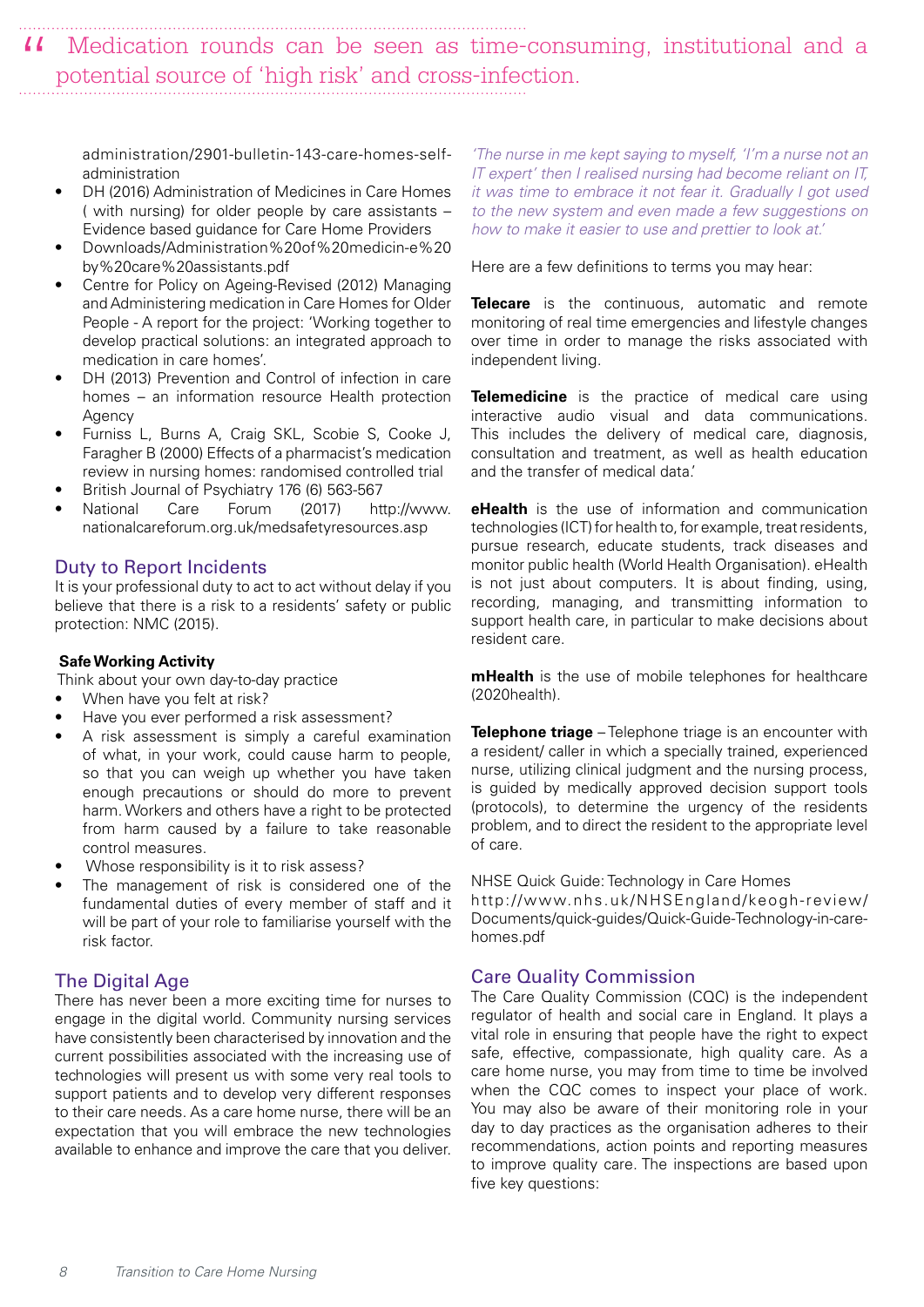#### **Figure 3.2**

#### **Is it safe?**

Patients are protected from physical, psychological or emotional harm or abuse

#### **Is it effective?**

Patients' needs are met and care is in line with national guidelines and NICE quality standards, and promote the best chance of getting better

#### **Is it caring?**

Patients are treated with compassion, respect and dignity and that care is tailored to their needs

#### **Is it responsive to people's needs?**

Patients get the treatment or care at the right time, without excessive delay, and are involved and listened to

#### **Is it well led?**

There is effective leadership, governance and clinical involvement at all levels, and a fair, open culture exists which learns and improves listening and experience

To read more about the Care Quality Commission access their strategy document: CQC Raising Standards – Putting People First – Our Strategy for 2013-2016 www.cqc.org.uk/sites/default/files/ documents/20130503\_cqc\_ strategy\_2013\_final\_cm\_

#### Guidance on the NHS Standard Contract for Care Home Services 2011/12 **Requlations**

- Care Quality Commission http://www.cqc.org.uk/
- BGS Quest for Quality http://www.bgs.org.uk/carehomes/campaigns/ carehomes/questforquality
- CQC (2016) Building Bridges, breaking barriers How care is integrated across health and social care and the impact on older people who use the services, and their families and carers

#### **Figure 3.3 - Residential Inspection Model – Key Lines of Enquiry (KLOE)**

#### **Safe**

| S <sub>1</sub> | How are people protected from bullying, harassment, avoidable<br>harm and abuse that may breach their human rights?                   |
|----------------|---------------------------------------------------------------------------------------------------------------------------------------|
| S <sub>2</sub> | How are risks to individuals and the service managed so that<br>people are protected and their freedom is supported and<br>respected? |
| S <sub>3</sub> | How does the service make sure that there are sufficient numbers<br>of suitable staff to keep people safe and meet their needs?       |
| S <sub>4</sub> | How are people's medicines managed so that they receive them<br>safely?                                                               |
| S <sub>5</sub> | How well are people protected by the prevention and control of<br>infection?                                                          |

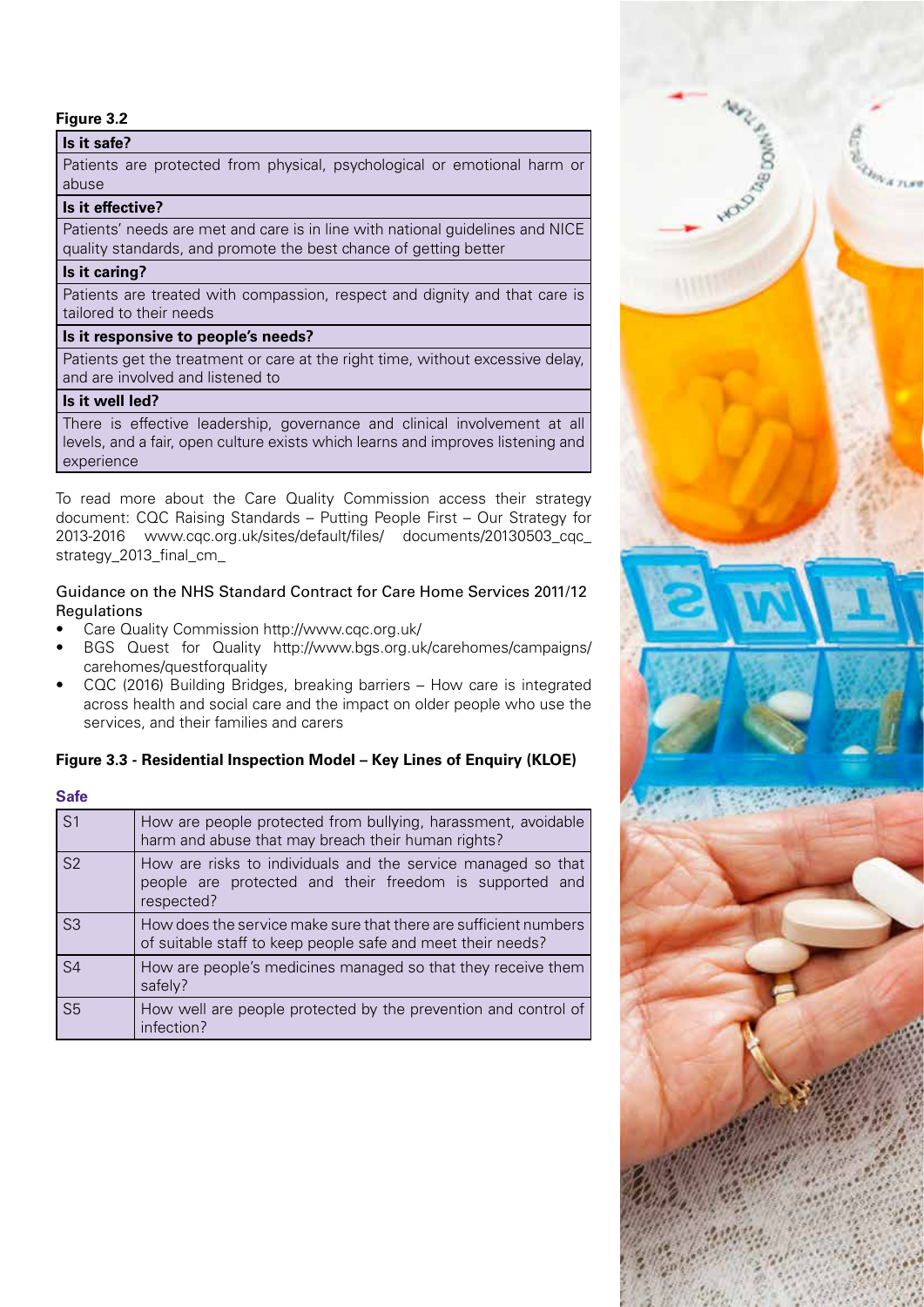II The nurse in me kept saying to myself, 'I'm a nurse not an IT expert' then I realised nursing had become reliant on IT, it was time to embrace it not fear it. realised nursing had become reliant on IT, it was time to embrace it not fear it.

#### **Effective**

| E1             | How do people receive effective care, which is<br>based on best practice, from staff who have the<br>knowledge and skills they need to carry out their<br>roles and responsibilities? |
|----------------|---------------------------------------------------------------------------------------------------------------------------------------------------------------------------------------|
| E2             | Is consent to care and treatment always sought in<br>line with legislation and guidance?                                                                                              |
| F <sub>3</sub> | How are people supported to have sufficient to<br>eat, drink and maintain a balanced diet?                                                                                            |
| F4             | How are people supported to maintain good<br>health, have access to healthcare services and<br>receive ongoing healthcare support?                                                    |
| F5             | How are people's individual needs met by the<br>adaptation, design and decoration of the service?                                                                                     |

#### **Caring**

| C1             | How are positive caring relationships developed<br>with people using the service?                                                                      |
|----------------|--------------------------------------------------------------------------------------------------------------------------------------------------------|
| C <sub>2</sub> | How does the service support people to express<br>their views and be actively involved in making<br>decisions about their care, treatment and support? |
| C <sub>3</sub> | How is people's privacy and dignity respected and<br>promoted?                                                                                         |
| C4             | How people are supported at the end of their life to<br>have a comfortable, dignified and pain free death?                                             |

#### **Responsive**

| R1   | How do people receive personalised care that is<br>responsive to their needs?                             |
|------|-----------------------------------------------------------------------------------------------------------|
| l R2 | How does the service routinely listen and<br>learn from people's experiences, concerns and<br>complaints? |

#### **Well led**

| W <sub>1</sub> | How does the service promote a positive culture<br>that is person-centred, open, inclusive and<br>empowering? |
|----------------|---------------------------------------------------------------------------------------------------------------|
| W <sub>2</sub> | How does the service demonstrate good<br>management and leadership?                                           |
| W <sub>3</sub> | How does the service deliver high quality care?                                                               |
| W <sub>4</sub> | How does the service work in partnership with<br>other agencies?                                              |

At the end of an inspection where all the evidence collected is assessed, the inspection team will make a judgment about the care home's quality of service for each of the five key lines of enquiry. The ratings are categorised as:

- Outstanding
- Good
- Requires Improvement
- **Inadequate**

#### Preparing for a CQC Inspection

As a registered nurse working in a care home, you will have responsibility for managing and preparing for a CQC visit. If you are the care home registered manager you will have additional accountability in relation to the well led domain of the CQC assessment criteria. It is therefore imperative that you have a clear understanding of the inspection process and take time to familiarise yourself with how your organisation prepares for inspection.

- Preparation for inspection quick guide http://www. cqc.org.uk/sites/default/files/documents/cqc\_prep\_ for\_inspection\_-\_quick\_guide\_-\_final\_0.pdf
- Guidance for Providers on Meeting the Regulations http://www.cqc.org.uk/sites/default/files/20150324\_ guidance\_providers\_meeting\_regulations\_01.pdf

#### Care and Social Services Inspectorate Wales (CSSIW)

The regulatory body CSSIW works very differently in Wales. Persons who wish to provide a regulated service must make an application for registration to CSSIW who act as the service regulator on behalf of the Welsh Ministers. Prospective service providers and responsible individuals must demonstrate that they will be able to meet the requirements imposed by the Act (The Regulation and Inspection of Social Care (Wales) Act 2016 and Social Service and Well-being (Wales) Act 2014) the regulations and once registered, that they will continue to meet them. However, from 2018 all care homes will be considered equal for regulation but with specialism in areas such as dementia, mental health, learning difficulties etc. this will be reflected in their statement of purpose.

A range of learning resources for providers has been developed, to give you an overview about the Act and how it will affect you. Visit the Information and Learning Hub to find out more. https://socialcare.wales/hub/riscact-faqs

#### The Regulation and Quality Improvement Authority (RQIA) – Northern Ireland

The Regulation and Quality Improvement Authority is the independent body responsible for monitoring and inspecting the availability and quality of health and social care services in Northern Ireland, and encouraging improvements in the quality of those services.

RQIA believes in a system of firm but fair regulation. It has adopted the principles outlined in the Principles of Good Regulation, Better Regulation Task Force, 2003.

These principles are:

- **Proportionality**
- **Consistency**
- **Targeting**
- **Transparency**
- **Accountability**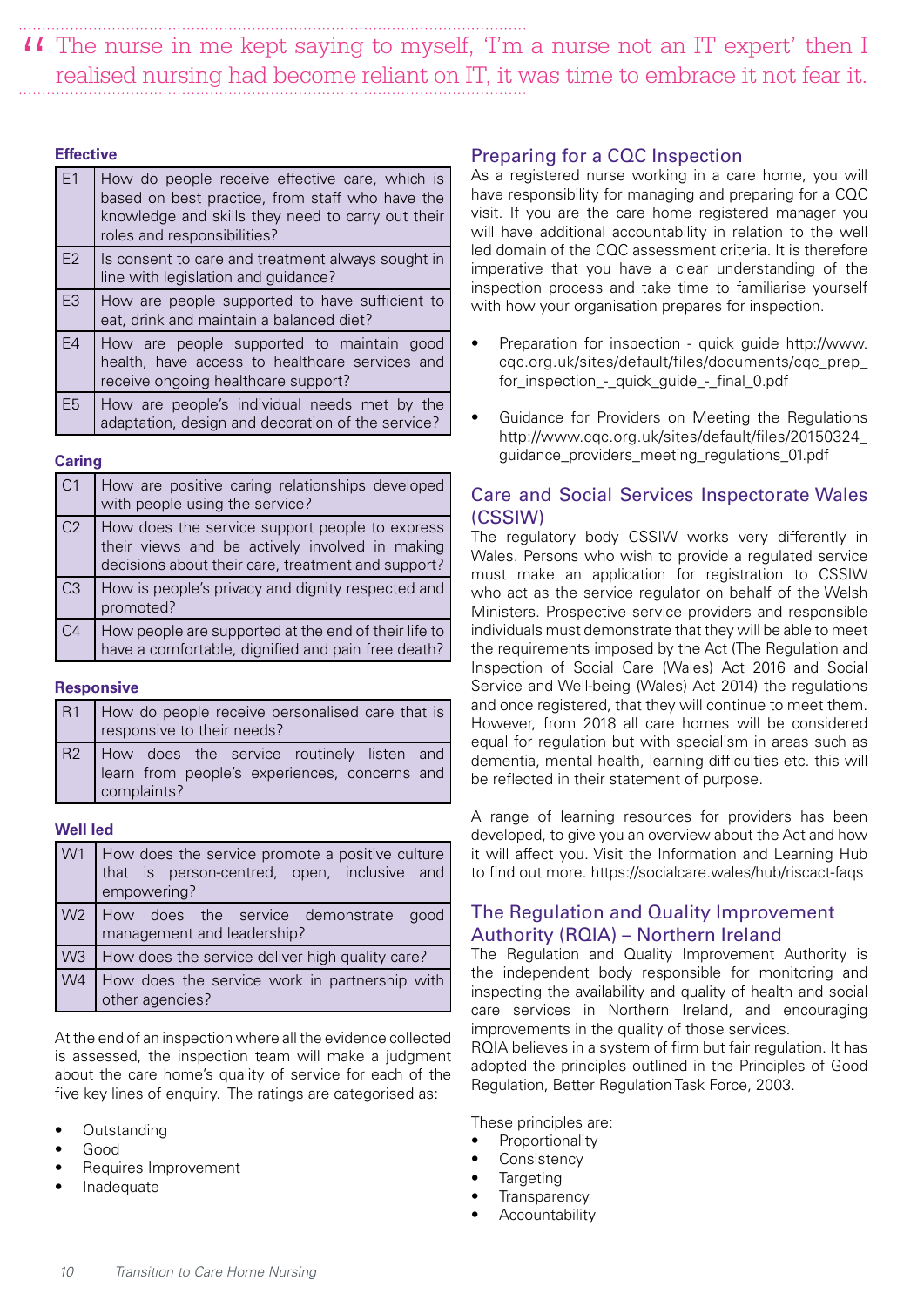RQIA holds comprehensive up to date information on all registered health and social care services in Northern Ireland including nursing homes, residential care homes and domiciliary care agencies. Their inspection reports are publicly available to help to guide decision making when selecting an appropriate care home. There is an online directory that provides copies of individual inspection reports for services.

- The Regulation Quality Improvement Authority https://www.rqia.org.uk/ what-we-do/register/services-registered-with-rqia/
- RQIA Enforcement Policy https://www.rqia.org.uk/RQIA/files/87/87d1ee32 eb91-4336-9dd4-cbab81a43cb1.pdf

The health and Personal Social Services (Quality, Improvement and Regulation) Northern Ireland Order 2003

#### **Case Scenario – Preparing for an Inspection Visit**

You are trying to prepare the staff team for an inspection visit and have called a team meeting to give an overview of how the care home needs to prepare. The team voice in the meeting that they 'do not have the time' to implement some of the changes you want them to do. They are resistant and feel as though you are asking too much of them.

- What would you do in this situation?
- How will you manage the meeting?
- With your knowledge of the inspection process how will you convince the team of the importance of developing new or different ways of working?

#### The Charity Commission

If the care home you work in is a registered charity, then you will have additional regulatory and registration responsibilities to fulfil and it would worthwhile having a discussion with your employer regarding these. Charity Commission https://www.gov.uk/government/organisations/charity-commission.

### **Exercise**

As part of your learning for this chapter, it is recommended that you read your organisation's policies on:

- Violence and aggression
- Harassment and bullying
- Lone working
- Assessing risk
- Night Shift
- CQC/ CSSIW / RQIA Inspection

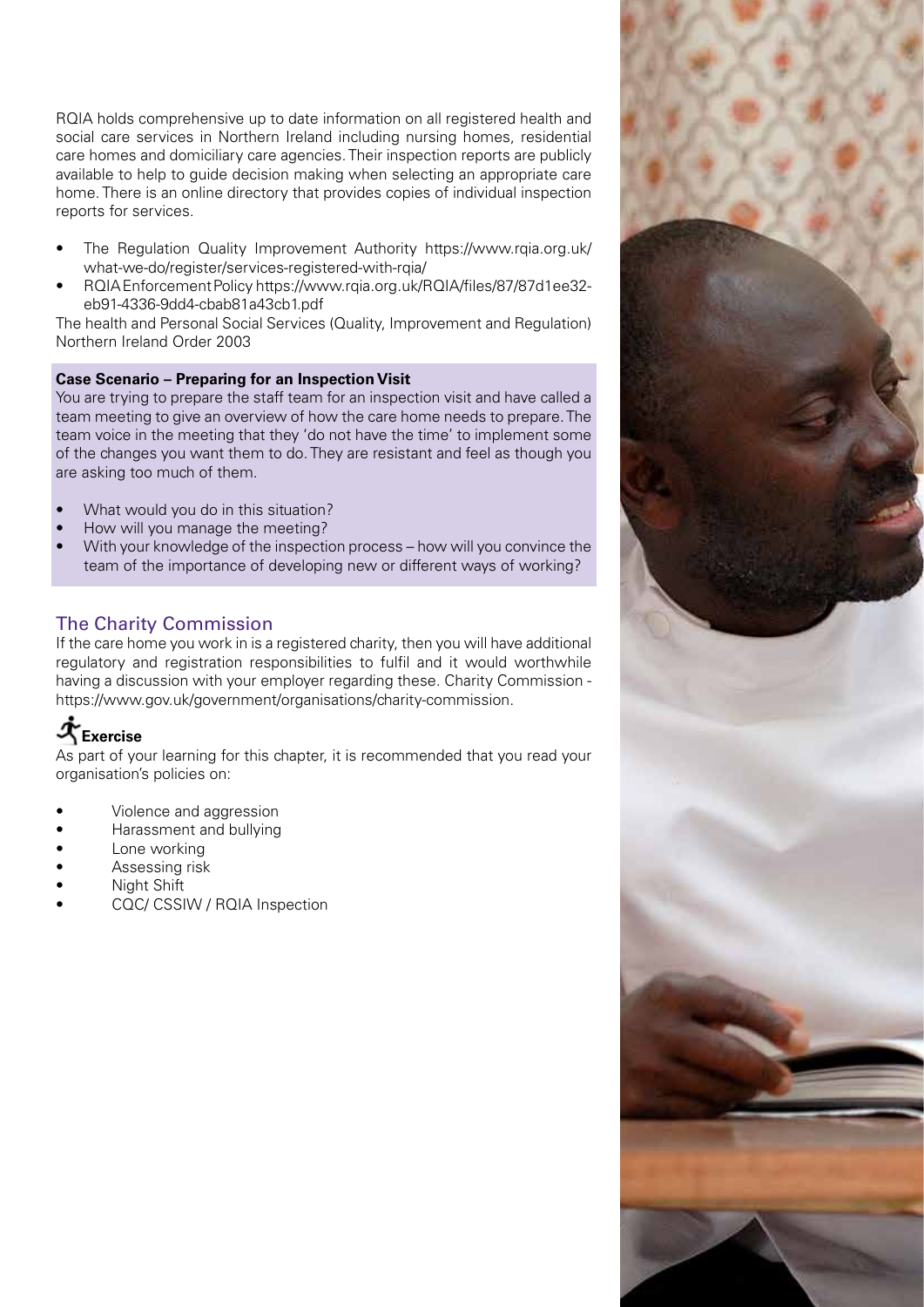II As a registered nurse working in a care home, you will have responsibility for managing and preparing for a COC visit managing and preparing for a CQC visit

#### Chapter Summary

This chapter introduced some key issues of safe working for registered nurses working in care homes. It covered issues around legislation, risk assessment, planning, vigilance and teamwork. Spending some time

considering the potential risks as you start practice and as you continue to develop your career, will help you to adopt wise strategies for minimising, and managing risks appropriately. Finally this chapter devoted considerable time to highlighting the importance of the regulation and inspection processes of care homes.

#### Further Resources

#### RCN guidance on health and safety at work

The Royal College of Nursing has advice on health and safety concerns at work.

- RCN (2005) Managing your stress A Guide for Nurses www2.rcn.org.uk/\_\_data/assets/pdf\_ file/0008/78515/001484.pdf
- RCN (2013) Beyond breaking point? A survey report of RCN members on health, wellbeing and stress https://www2.rcn.org.uk/\_\_data/assets/ pdf\_ file/0005/541778/004448.pdf